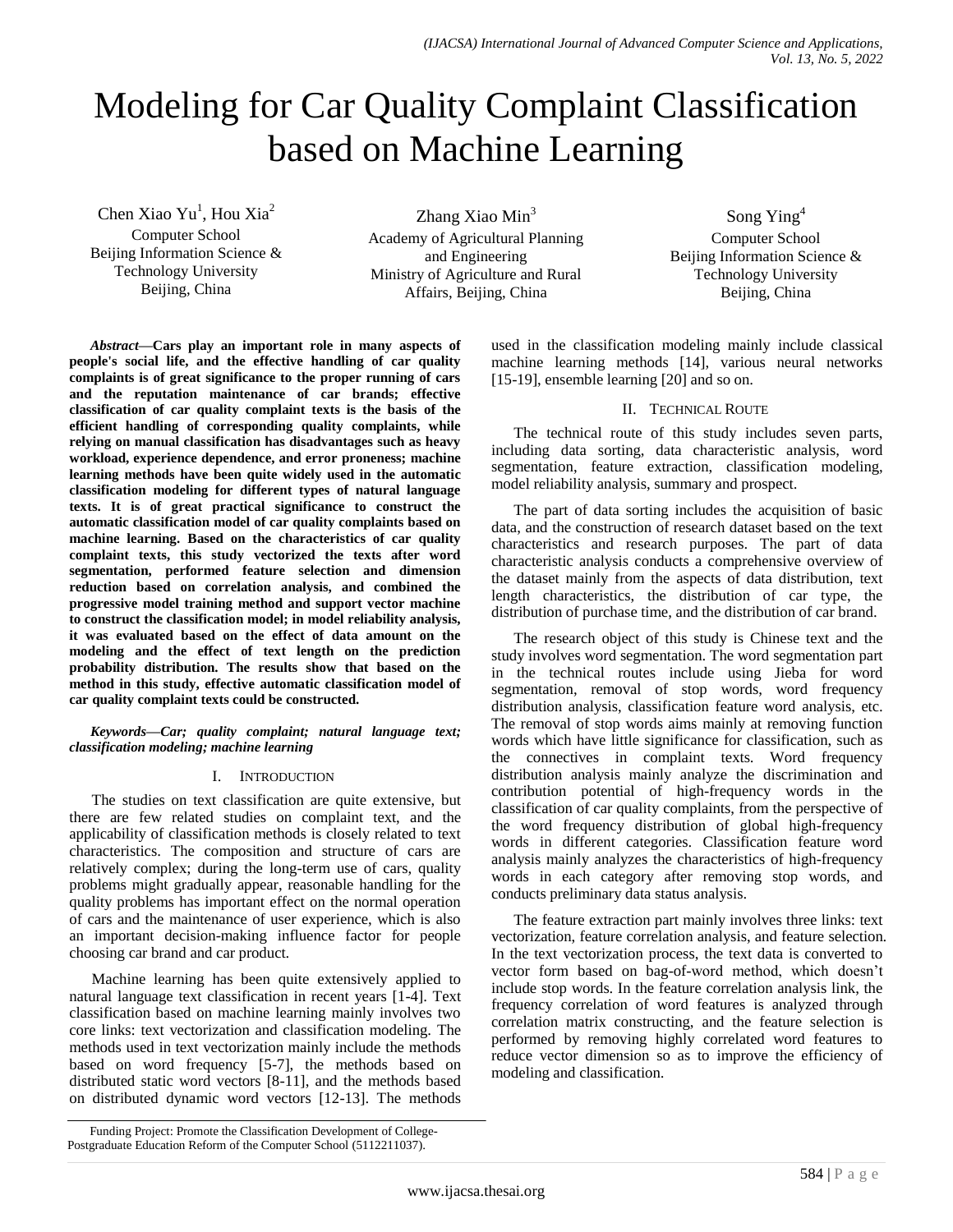In the classification modeling part, the progressive strategy is used, the proportion of the features used in modeling is gradually increased in multiple stages; the modeling effects under different proportions of features are compared to obtain the optimal modeling feature quantity. The meaning of the progressive strategy is that too few features might don't contain enough necessary information for building an effective classification model, at the same time, too many features might confuse the core information and reduce the classification ability of the model, furthermore, too many modeling features would also result in negative effects on the efficiency of modeling and classification. The classification modeling uses the method of support vector machine, and the evaluation of modeling effect is analyzed from two aspects: the classification quality on the whole dataset and the quality on different categories of complaint texts.

The model reliability analysis part includes three aspects: the effects of data amount on the overall modeling indexes, the effects of data amount on the classification effect in each category, and the effects of text length on the probability distribution of the classification prediction. The amount of training data commonly has an important effect on the reliability of the model, too little data might don't be enough to train a reliable and stable model, and the model's predict ability to new data outside the research dataset might be insufficient or unstable, generally, based on more data, more stable model could be obtained; at the same time, after the amount of data reaches a certain threshold, the continued increase of the data amount commonly no longer has significant effect on the stability of the model. For different types of texts, the amount of data required for classification model training commonly varies. This study analyzes the effect of data amount on the classification modeling of car quality complaint texts by incrementally adding of data and comparing multiple rounds of model training; the evaluation and analysis are carried out from two aspects: the effect of data amount on the overall indexes of modeling, and the effect of data amount on the classification effect in each category. In addition, the text length might have effect on the text classification prediction effect, and the discrimination of the classification prediction probability distribution could reflect to some extent the reliability of the classification prediction, therefore, in this study, the effect of text length on the probability distribution of classification prediction is regarded as another aspect of the reliability evaluation.

At the end of the study, the results are summarized to obtain effective conclusions, and the deficiencies of the study are analyzed, so as to provide reference for subsequent related research and application.

The technical route of this study is shown in Fig. 1.



Fig. 1. Technical Route.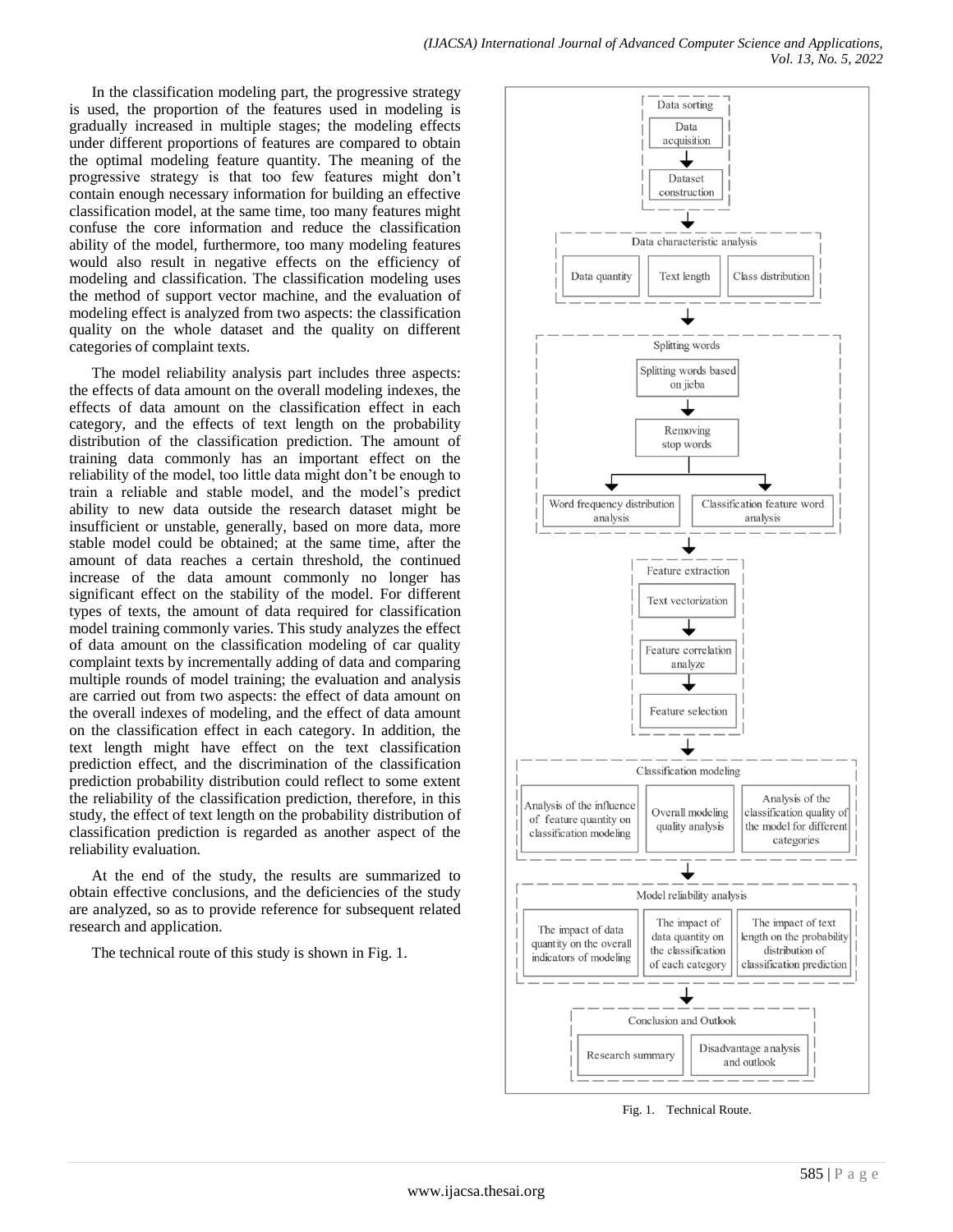# III. DATA

The research data of this study comes from the Beijing Car Quality Net Information Technology Limited Company. The dataset of this paper includes 8 categories of car quality complaint text data, including engine/electric motor, transmission, clutch, steering system, braking system, tires, front and rear axles and suspension system, car body accessories and electrical appliances. The data amount is 2400, and for every category, the data amount is 300. The data amount and text length characteristics are shown in Table Ⅰ.

The car quality complaint texts involve attribute labels such as car type, purchase time, car brand, etc., and the attribute differences might influence the classification model training and the texts classification prediction. The data distribution of the dataset used in this paper in terms of car type, purchase time, and car brand is shown in Fig. 2.

TABLE I. DATA DESCRIPTION

| No.            | Category                                          | Data amount | Average length<br>of text | <b>Maximum length</b><br>of text | Minimum length<br>of text | <b>Text length standard</b><br>deviation |
|----------------|---------------------------------------------------|-------------|---------------------------|----------------------------------|---------------------------|------------------------------------------|
| -1             | Engine / electric motor                           | 300         | 18.0267                   | 27                               | 14                        | 1.8194                                   |
| $\mathfrak{2}$ | Transmission                                      | 300         | 17.8567                   | 25                               | 14                        | 1.8332                                   |
| 3              | Clutch                                            | 300         | 17.9000                   | 24                               | 15                        | 1.7436                                   |
| $\overline{4}$ | Steering system                                   | 300         | 17.7767                   | 23                               | 15                        | 1.7214                                   |
| 5              | Braking system                                    | 300         | 17.9233                   | 23                               | 14                        | 1.7323                                   |
| 6              | <b>Tires</b>                                      | 300         | 17.6500                   | 24                               | 15                        | 1.7216                                   |
| 7              | Front and rear axles and suspension<br>system     | 300         | 17.9467                   | 23                               | 15                        | 1.7571                                   |
| 8              | Car body accessories and electrical<br>appliances | 300         | 18.0767                   | 26                               | 14                        | 2.0845                                   |
| 9              | All                                               | 2400        | 17.8946                   | 27                               | 14                        | 1.8071                                   |



Fig. 2. Data Distribution Characteristics.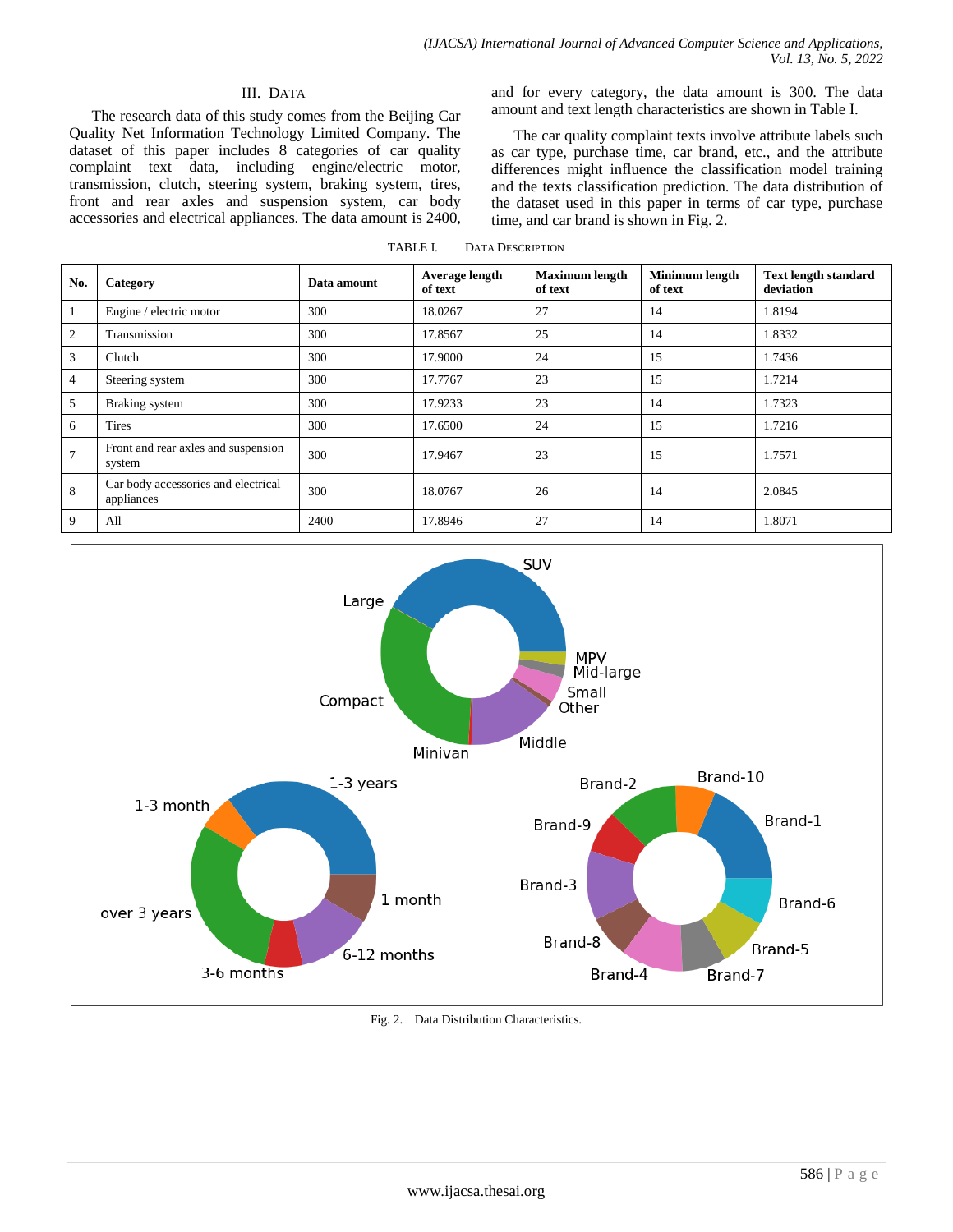# IV. SPLITTING WORDS

The research data of this study is Chinese text, and it is necessary to divide texts into words. This study uses the Jieba word segmentation tool which is widely used in the field of Chinese word segmentation to separate the words; the statistics and analysis for word segmentation results are carried out from the aspects of category, number of characters, number of separated words, number of unique words, repetition rate, etc. The word segmentation results are shown in Table Ⅱ.

Fig. 3 depicts the word frequency distribution of the global high frequency words in different categories. The difference of the frequency distribution in different categories of the global high frequency words is an important reference factor for the evaluation of the potential classification discrimination contribution ability of these words. If there are widely significant differences in the word frequency distribution of global high-frequency words in different categories, the method based on word frequency might have well applicability for corresponding text classification modeling scene.

After the word segmentation and the removal of stop words, the top 20 high-frequency feature words of each category are shown in Table Ⅲ.

| No.            | Category                                          | Number of characters | <b>Number of separated</b><br>words | Number of unique words | <b>Repetition rate</b> |
|----------------|---------------------------------------------------|----------------------|-------------------------------------|------------------------|------------------------|
| -1             | Engine / electric motor                           | 5408                 | 2576                                | 584                    | 0.7733                 |
| 2              | Transmission                                      | 5357                 | 2457                                | 499                    | 0.7969                 |
| 3              | Clutch                                            | 5370                 | 2512                                | 413                    | 0.8356                 |
| $\overline{4}$ | Steering system                                   | 5333                 | 2593                                | 479                    | 0.8153                 |
| 5              | Braking system                                    | 5377                 | 2610                                | 495                    | 0.8103                 |
| 6              | <b>Tires</b>                                      | 5295                 | 2655                                | 285                    | 0.8927                 |
| $\overline{7}$ | Front and rear axles and suspension<br>system     | 5384                 | 2615                                | 477                    | 0.8176                 |
| 8              | Car body accessories and electrical<br>appliances | 5423                 | 2603                                | 766                    | 0.7057                 |
| 9              | All                                               | 42947                | 20621                               | 1866                   | 0.9095                 |

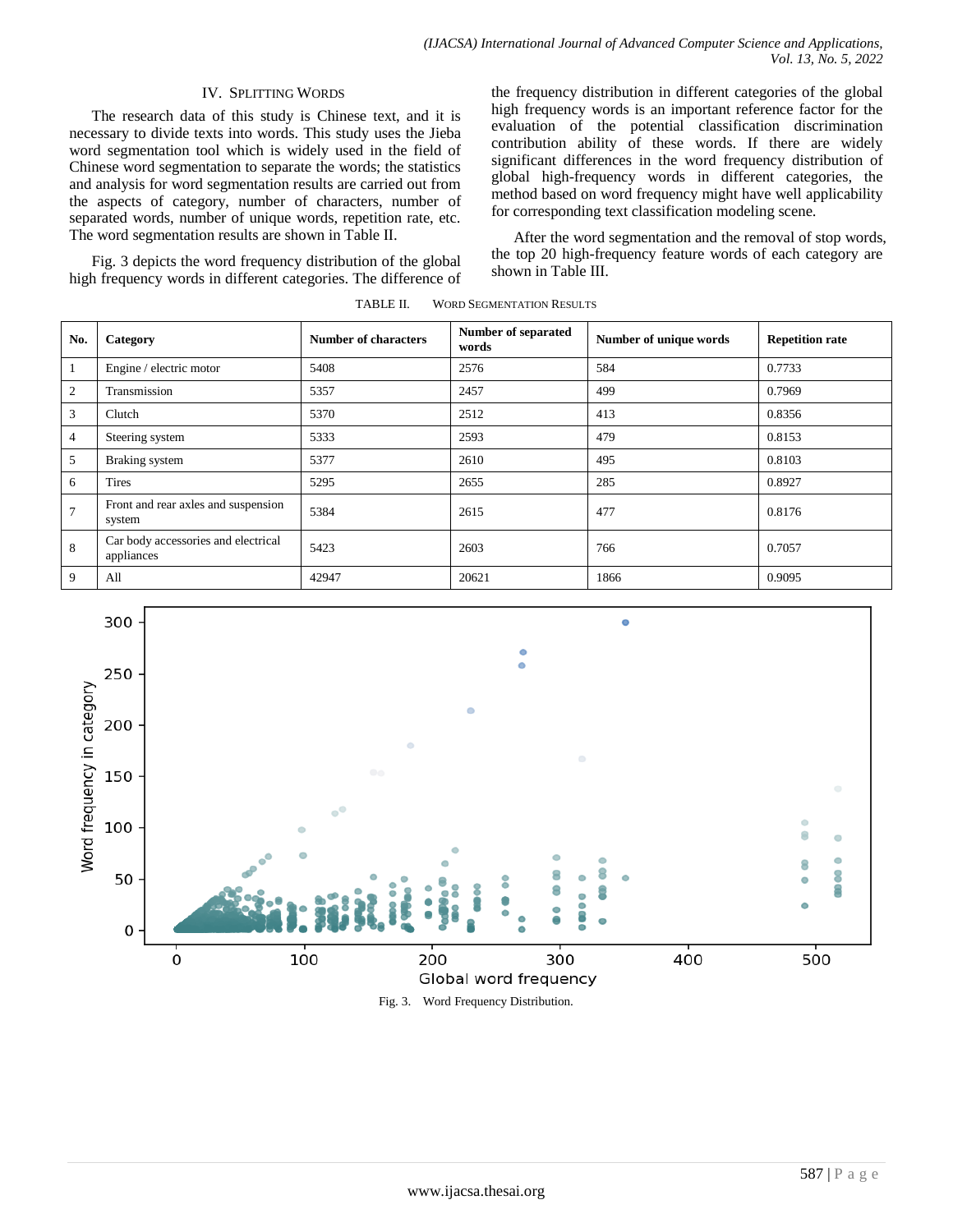| No.            | Engine /<br>electric motor | <b>Transmission</b>               | <b>Clutch</b>                     | <b>Steering</b><br>system | <b>Braking</b><br>system          | <b>Tires</b>                      | <b>Front and rear axles</b><br>and suspension system | Car body accessories and<br>electrical appliances |
|----------------|----------------------------|-----------------------------------|-----------------------------------|---------------------------|-----------------------------------|-----------------------------------|------------------------------------------------------|---------------------------------------------------|
| $\mathbf{1}$   | Engine                     | Gearbox                           | Clutch                            | Turn                      | <b>Brake</b>                      | Tire                              | Factory                                              | $\ast$                                            |
| $\mathfrak{2}$ | Resolve                    | Fault                             | Factory                           | Steering<br>wheel         | Factory                           | $\frac{1}{2}$                     | $\ast$                                               | $\ast$                                            |
| 3              | $\ast$                     | Factory                           | Hope                              | Factory                   | Resolve                           | $\frac{d\mathbf{r}}{d\mathbf{r}}$ | Eat tires                                            | Rust                                              |
| 4              | Engine oil                 | $\frac{d\mathbf{x}}{d\mathbf{x}}$ | Cause                             | Resolve                   | $\frac{d\mathbf{x}}{d\mathbf{x}}$ | $\ast$                            | Driving                                              | Resolve                                           |
| 5              | Abnormal noise             | Driving                           | Factory                           | $\ast$                    | Fault                             | $\frac{d\mathbf{r}}{d\mathbf{r}}$ | Partial wear                                         | <b>Battery</b>                                    |
| 6              | Burn                       | $\frac{d\mathbf{x}}{d\mathbf{x}}$ | When                              | Driving                   | Driving                           | $\frac{d\mathbf{r}}{d\mathbf{r}}$ | Shock absorber                                       | Power outage                                      |
| 7              | $\ast$                     | Resolve                           | Resolve                           | Hope                      | $\frac{1}{2}$                     | Peeling                           | Oil spill                                            | Hope                                              |
| 8              | Fault                      | When                              | Driving                           | When                      | When                              | Cracked                           | $\ast$                                               | Factory                                           |
| 9              | $\ast$                     | Setback                           | Shift                             | Factory                   | Malfunction                       | Skin                              | Tire                                                 | $\ast$                                            |
| 10             | Start up                   | Shift                             | $\frac{d\mathbf{x}}{d\mathbf{x}}$ | Stuck                     | Handbrake                         | $\mathcal{R}^{\pm}$               | $\pm$                                                | Start up                                          |
| 11             | Hope                       | Oil spill                         | Oil spill                         | $\ast$                    | <b>ABS</b>                        | Change                            | Resolve                                              | Body                                              |
| 12             | Factory                    | When                              | <b>Start</b>                      | When                      | Hope                              | $\frac{1}{2}$                     | Rear wheel                                           | Cause                                             |
| 13             | $\ast$                     | Speed up                          | Jitter                            | Caton                     | Electronic                        | Affect                            | Change                                               | Change                                            |
| 14             | Particles                  | $\frac{d\mathbf{x}}{d\mathbf{x}}$ | $\frac{1}{2}$                     | Not yet                   | Jitter                            | Factory                           | Chassis                                              | $\ast$                                            |
| 15             | Blockage                   | Electromechanical                 | $\frac{1}{2}$                     | Steering<br>machine       | $\frac{d\mathbf{r}}{dt}$          | Hope                              | $\ast$                                               | Factory                                           |
| 16             | $\ast$                     | Unit                              | $\mathbf{g}_\mathrm{c}$           | $\ast$                    | Wear                              | $\ast$                            | Hope                                                 | $\ast$                                            |
| 17             | $\ast$                     | $\frac{d\mathbf{x}}{d\mathbf{x}}$ | Invalid                           | Direction                 | $\frac{1}{2}$                     | Drum kit                          | $\pm$                                                | Fault                                             |
| 18             | Oil spill                  | $\frac{d\mathbf{x}}{d\mathbf{x}}$ | $\frac{1}{2}$                     | $\ast$                    | Factory                           | $\star$                           | Cause                                                | $\ast$                                            |
| 19             | Catch                      | $\frac{1}{2}$                     | $\frac{d\mathbf{x}}{d\mathbf{x}}$ | Help                      | $\frac{d\mathbf{r}}{dt}$          | $\frac{1}{2}$                     | Factory                                              | Cracked                                           |
| 20             | Device                     | Factory                           | Pedal                             | Affect                    | Cause                             | $\frac{d\mathbf{x}}{d\mathbf{x}}$ | $\mathcal{R}$                                        | $\ast$                                            |

TABLE III. CATEGORY HIGH FREQUENCY FEATURE WORDS

#### V. FEATURE EXTRACTION AND CLASSIFICATION MODELING

This study uses bag-of-word method which is based on word frequency for text vectorization; the correlation of features is analyzed based on correlation matrix; and feature selection is performed based on feature correlation to reduce the dimension of text vectors and improve the efficiency of classification model training and text classification. The correlation heatmap of the global high-frequency words after removing stop words is shown in Fig. 4. Due to space limitations, Fig. 4 only shows the relevance of the top 15 high-frequency words in the global word frequency.

This study uses a progressive feature selection strategy to incrementally set the feature usage ratio; the classification model is trained based on the SVM method, and the modeling results are evaluated and analyzed from the perspectives of overall accuracy, overall recall, overall F value, and F value of each category. The progressive feature selection strategy is beneficial to obtain a reasonable threshold of the model feature quantity, if too few features are used, the modeling effect might be adversely affected due to insufficient information, while if too many features are used, the model quality, model training efficiency, and classification prediction efficiency might be adversely affected due to the introduction of non-core information confusion. The training results of the classification model are shown in Table Ⅳ.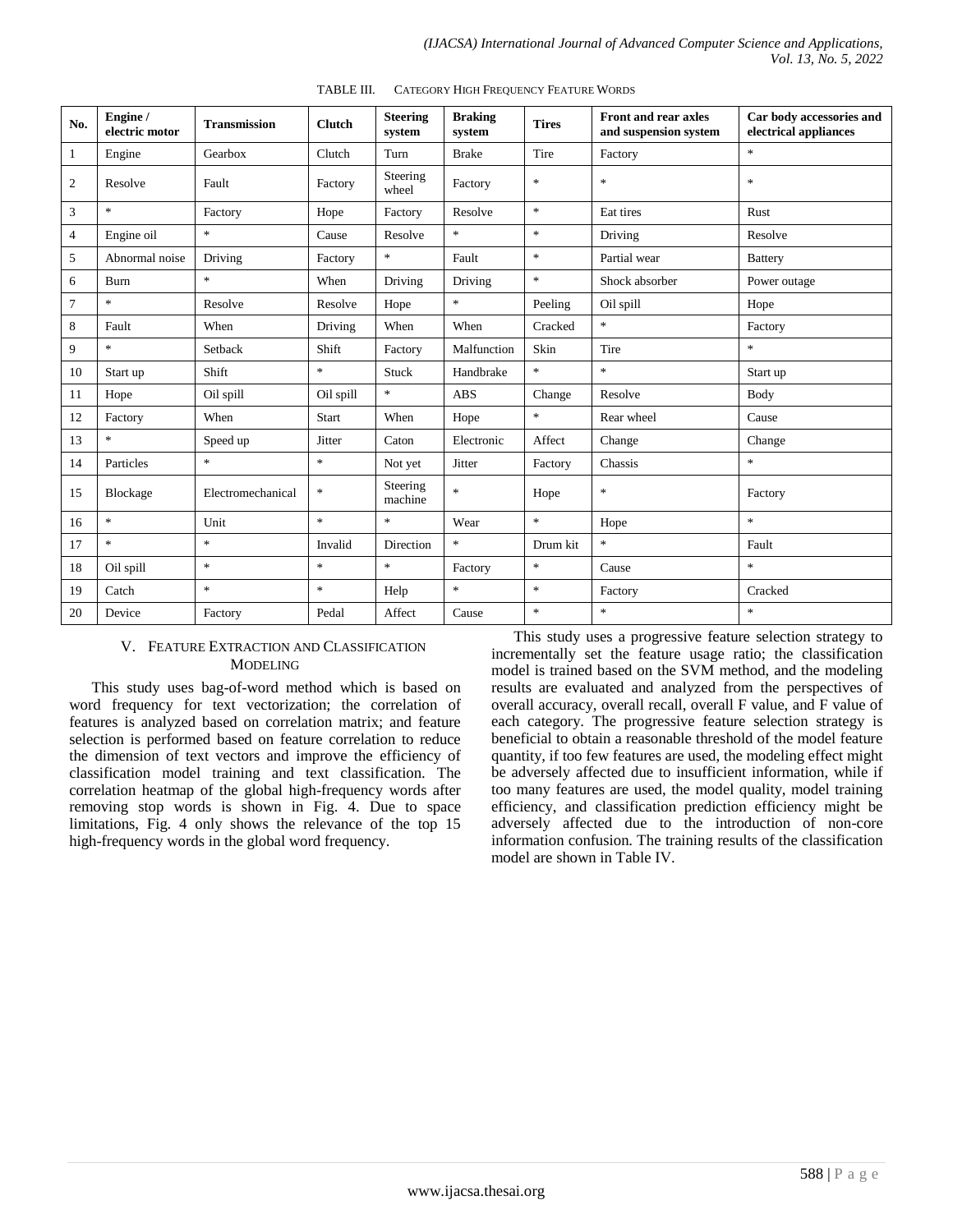*(IJACSA) International Journal of Advanced Computer Science and Applications, Vol. 13, No. 5, 2022*

|                                                                                  |   |   |    |    |    |    |                   |    |                          |                          |     |                               | 1.0   |
|----------------------------------------------------------------------------------|---|---|----|----|----|----|-------------------|----|--------------------------|--------------------------|-----|-------------------------------|-------|
| 517 - 1.00 0.05 0.23 0.03 0.46 0.05 0.08 0.07 0.00 0.03 0.02 0.00 0.16 0.17 0.16 |   |   |    |    |    |    |                   |    |                          |                          |     |                               |       |
| 491 -0.05 1.00 0.20 0.13 0.08 0.12 0.00 0.02 0.04 0.03 0.01 0.13 0.02 0.01 0.01  |   |   |    |    |    |    |                   |    |                          |                          |     |                               |       |
| 351 - 0.23 0.20 1.00 0.11 0.48 0.11 0.14 0.15 0.01 0.02 0.13 0.12 0.06 0.14 0.05 |   |   |    |    |    |    |                   |    |                          |                          |     |                               |       |
| 333 - 0.03 0.13 0.11 1.00 0.09 0.06 0.01 0.03 0.15 0.15 0.03 0.04 0.00 0.05 0.02 |   |   |    |    |    |    |                   |    |                          |                          |     |                               | - 0.8 |
| 317 - 0.46 0.08 0.48 0.09 1.00 0.05 0.13 0.09 0.02 0.03 0.03 0.08 0.12 0.27 0.12 |   |   |    |    |    |    |                   |    |                          |                          |     |                               |       |
| 297 - 0.05 0.12 0.11 0.06 0.05 1.00 0.01 0.05 0.10 0.11 0.07 0.03 0.02 0.02 0.03 |   |   |    |    |    |    |                   |    |                          |                          |     |                               |       |
| 271 - 0.08 0.00 0.14 0.01 0.13 0.01 1.00 0.10 0.05 0.06 0.11 0.04 0.04 0.11 0.01 |   |   |    |    |    |    |                   |    |                          |                          |     |                               | - 0.6 |
| 270 - 0.07 0.02 0.15 0.03 0.09 0.05 0.10 1.00 0.05 0.04 0.11 0.22 0.17 0.02 0.00 |   |   |    |    |    |    |                   |    |                          |                          |     |                               |       |
| 257 - 0.00 0.04 0.01 0.15 0.02 0.10 0.05 0.05 1.00 0.48 0.01 0.07 0.05 0.01 0.01 |   |   |    |    |    |    |                   |    |                          |                          |     |                               |       |
| 235 - 0.03 0.03 0.02 0.15 0.03 0.11 0.06 0.04 0.48 1.00 0.02 0.05 0.03 0.06 0.01 |   |   |    |    |    |    |                   |    |                          |                          |     |                               | - 0.4 |
| 230 - 0.02 0.01 0.13 0.03 0.03 0.07 0.11 0.11 0.01 0.02 1.00 0.03 0.01 0.01 0.03 |   |   |    |    |    |    |                   |    |                          |                          |     |                               |       |
| 218 - 0.00 0.13 0.12 0.04 0.08 0.03 0.04 0.22 0.07 0.05 0.03 1.00 0.09 0.06 0.04 |   |   |    |    |    |    |                   |    |                          |                          |     |                               |       |
| 210 -0.16 0.02 0.06 0.00 0.12 0.02 0.04 0.17 0.05 0.03 0.01 0.09 1.00 0.10 0.09  |   |   |    |    |    |    |                   |    |                          |                          |     |                               | 0.2   |
| 208 - 0.17 0.01 0.14 0.05 0.27 0.02 0.11 0.02 0.01 0.06 0.01 0.06 0.10 1.00 0.10 |   |   |    |    |    |    |                   |    |                          |                          |     |                               |       |
| 197 - 0.16 0.01 0.05 0.02 0.12 0.03 0.01 0.00 0.01 0.01 0.03 0.04 0.09 0.10 1.00 |   |   |    |    |    |    |                   |    |                          |                          |     |                               |       |
|                                                                                  |   |   |    |    |    |    |                   |    |                          |                          |     |                               |       |
|                                                                                  | 5 | ო | 29 | 27 | 27 | 25 | ഗ<br>$\mathsf{m}$ | 23 | $\overline{\phantom{0}}$ | $\overline{\phantom{0}}$ | 208 | $\overline{\phantom{0}}$<br>G |       |
|                                                                                  |   |   |    |    |    |    |                   |    |                          |                          |     |                               |       |

# Fig. 4. Correlation Matrix Heatmap.

TABLE IV. CLASSIFICATION MODEL TRAINING

| No. | <b>Feature</b><br>selection ratio | Feature<br>amount | <b>Accuracy</b> | <b>Precision</b> | Recall | F1-score | Highestf1-scoreofeachcateg<br>ory | Lowestf1-scoreofeachca<br>tegory |
|-----|-----------------------------------|-------------------|-----------------|------------------|--------|----------|-----------------------------------|----------------------------------|
|     | 10%                               | 156               | 0.8958          | 0.8997           | 0.8958 | 0.8968   | 1.0000                            | 0.7500                           |
| 2   | 20%                               | 313               | 0.8958          | 0.8997           | 0.8958 | 0.8968   | 1.0000                            | 0.7500                           |
| 3   | 30%                               | 469               | 0.8958          | 0.8997           | 0.8958 | 0.8968   | 1.0000                            | 0.7500                           |
| 4   | 40%                               | 626               | 0.8958          | 0.8997           | 0.8958 | 0.8968   | 1.0000                            | 0.7500                           |
| 5   | 50%                               | 782               | 0.8958          | 0.8997           | 0.8958 | 0.8968   | 1.0000                            | 0.7500                           |
| 6   | 55%                               | 860               | 0.9375          | 0.9422           | 0.9375 | 0.9380   | 1.0000                            | 0.8788                           |
| 7   | 60%                               | 938               | 0.9375          | 0.9443           | 0.9375 | 0.9384   | 1.0000                            | 0.8657                           |
| 8   | 65%                               | 1017              | 0.9292          | 0.9340           | 0.9292 | 0.9300   | 1.0000                            | 0.8485                           |
| 9   | 70%                               | 1095              | 0.9250          | 0.9296           | 0.9250 | 0.9259   | 1.0000                            | 0.8485                           |
| 10  | 75%                               | 1173              | 0.9250          | 0.9296           | 0.9250 | 0.9259   | 1.0000                            | 0.8485                           |
| 11  | 80%                               | 1251              | 0.9250          | 0.9296           | 0.9250 | 0.9259   | 1.0000                            | 0.8485                           |
| 12  | 85%                               | 1329              | 0.9250          | 0.9296           | 0.9250 | 0.9259   | 1.0000                            | 0.8485                           |
| 13  | 90%                               | 1408              | 0.9167          | 0.9220           | 0.9167 | 0.9178   | 1.0000                            | 0.8358                           |
| 14  | 95%                               | 1486              | 0.9167          | 0.9208           | 0.9167 | 0.9176   | 1.0000                            | 0.8475                           |
| 15  | 100%                              | 1564              | 0.9167          | 0.9238           | 0.9167 | 0.9181   | 1.0000                            | 0.8235                           |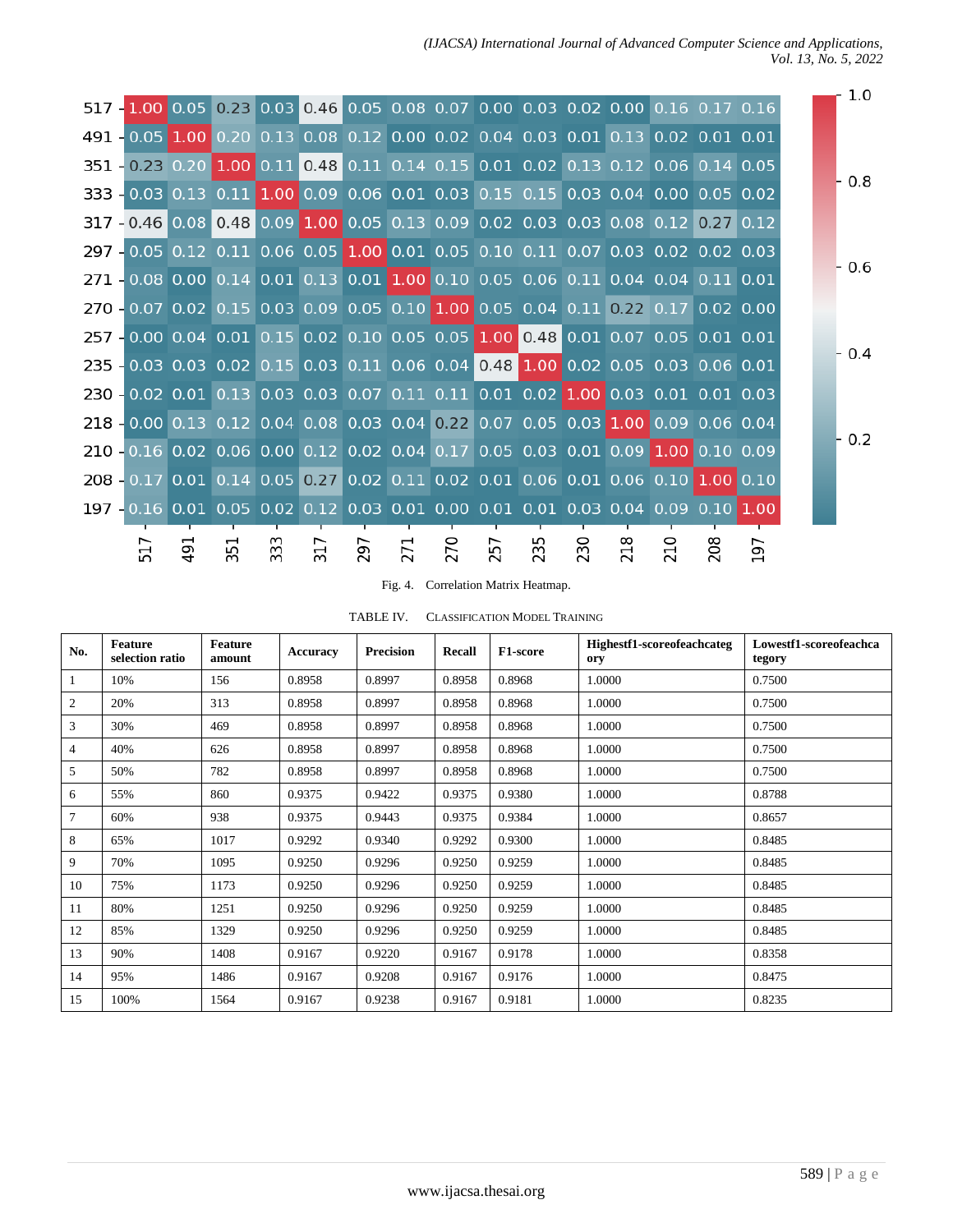#### VI. MODEL RELIABILITY ANALYSIS

Model reliability analysis is of great significance to the evaluation of model quality. This study analyzes the reliability of the model from two aspects: the effect of data amount on the classification modeling and the effect of text length on the classification prediction. The training data amount commonly has direct effect on the reliability and stability of text classification model, too little data might lead to limited applicability of the trained model and unstable prediction ability for new data, after the amount of model training data reaches a certain value, the effect of incremental data on the model training effect is commonly no longer significant.

Based on incremental data setting, this study compared multiple rounds of text classification model training, and the result parameters are shown in Table Ⅴ. Text length is an important factor in text classification model training and classification prediction, the difference of the probability distribution in the classification prediction for different lengths of texts is another effective measure of the reliability of the classification model. In this study, the first 8 texts and the last 8 texts in the global ranking of text length are selected to analyze the probability distribution in the classification prediction; the results are shown in Table Ⅵ.

| No. | Data<br>using ratio | Data amount | <b>Accuracy</b> | <b>Precision</b> | <b>Recall</b> | F1-score | <b>Highest f1-score of</b><br>each category | Lowest f1-score of<br>each category |
|-----|---------------------|-------------|-----------------|------------------|---------------|----------|---------------------------------------------|-------------------------------------|
|     | 10%                 | 240         | 0.8333          | 0.8438           | 0.8333        | 0.8321   | 1.0000                                      | 0.3333                              |
| 2   | 20%                 | 480         | 0.8333          | 0.8438           | 0.8333        | 0.8321   | 1.0000                                      | 0.3333                              |
| 3   | 30%                 | 720         | 0.8333          | 0.8438           | 0.8333        | 0.8321   | 1.0000                                      | 0.3333                              |
| 4   | 40%                 | 960         | 0.8333          | 0.8438           | 0.8333        | 0.8321   | 1.0000                                      | 0.3333                              |
| 5   | 50%                 | 1200        | 0.8333          | 0.8438           | 0.8333        | 0.8321   | 1.0000                                      | 0.3333                              |
| 6   | 55%                 | 1320        | 0.9015          | 0.9080           | 0.9017        | 0.8994   | 1.0000                                      | 0.7333                              |
| 7   | 60%                 | 1440        | 0.9236          | 0.9272           | 0.9236        | 0.9230   | 1.0000                                      | 0.8333                              |
| 8   | 65%                 | 1560        | 0.9231          | 0.9304           | 0.9230        | 0.9230   | 1.0000                                      | 0.8095                              |
| 9   | 70%                 | 1680        | 0.9405          | 0.9420           | 0.9405        | 0.9399   | 1.0000                                      | 0.8571                              |
| 10  | 75%                 | 1800        | 0.9333          | 0.9338           | 0.9331        | 0.9318   | 1.0000                                      | 0.8372                              |
| 11  | 80%                 | 1920        | 0.9323          | 0.9330           | 0.9323        | 0.9322   | 1.0000                                      | 0.8085                              |
| 12  | 85%                 | 2040        | 0.9265          | 0.9272           | 0.9262        | 0.9255   | 1.0000                                      | 0.8302                              |
| 13  | 90%                 | 2160        | 0.9398          | 0.9428           | 0.9398        | 0.9401   | 1.0000                                      | 0.8627                              |
| 14  | 95%                 | 2280        | 0.9386          | 0.9445           | 0.9383        | 0.9393   | 0.9825                                      | 0.8923                              |
| 15  | 100%                | 2400        | 0.9375          | 0.9443           | 0.9375        | 0.9384   | 1.0000                                      | 0.8657                              |

TABLE V. THE EFFECT OF DATA AMOUNT ON MODEL TRAINING

TABLE VI. THE PREDICTION PROBABILITY DISTRIBUTION OF THE FIRST 8 AND LAST 8 TEXTS IN THE GLOBAL RANKING OF TEXT LENGTH

| No.   | Engine /<br>electric motor | <b>Transmission</b> | <b>Clutch</b> | <b>Steering</b><br>system | <b>Braking</b><br>system | <b>Tires</b> | <b>Front and rear axles</b><br>and suspension system | Car body accessories and<br>electrical appliances |
|-------|----------------------------|---------------------|---------------|---------------------------|--------------------------|--------------|------------------------------------------------------|---------------------------------------------------|
| $F-1$ | 0.9236                     | 0.0212              | 0.0017        | 0.0030                    | 0.0034                   | 0.0027       | 0.0032                                               | 0.0411                                            |
| $F-2$ | 0.9934                     | 0.0018              | 0.0002        | 0.0002                    | 0.0023                   | 0.0004       | 0.0004                                               | 0.0012                                            |
| $F-3$ | 0.0029                     | 0.0051              | 0.0015        | 0.0013                    | 0.0027                   | 0.0019       | 0.0032                                               | 0.9813                                            |
| $F-4$ | 0.0102                     | 0.9530              | 0.0227        | 0.0019                    | 0.0007                   | 0.0005       | 0.0024                                               | 0.0086                                            |
| $F-5$ | 0.0433                     | 0.0225              | 0.0040        | 0.0063                    | 0.0133                   | 0.0037       | 0.0259                                               | 0.8810                                            |
| $F-6$ | 0.9988                     | 0.0002              | 0.0003        | 0.0001                    | 0.0001                   | 0.0003       | 0.0000                                               | 0.0001                                            |
| $F-7$ | 0.0247                     | 0.9491              | 0.0161        | 0.0004                    | 0.0005                   | 0.0012       | 0.0027                                               | 0.0052                                            |
| $F-8$ | 0.0066                     | 0.0006              | 0.9775        | 0.0017                    | 0.0037                   | 0.0023       | 0.0027                                               | 0.0050                                            |
| $L-1$ | 0.9789                     | 0.0009              | 0.0049        | 0.0008                    | 0.0042                   | 0.0007       | 0.0013                                               | 0.0083                                            |
| $L-2$ | 0.9420                     | 0.0015              | 0.0008        | 0.0022                    | 0.0070                   | 0.0022       | 0.0044                                               | 0.0400                                            |
| $L-3$ | 0.9352                     | 0.0102              | 0.0060        | 0.0015                    | 0.0030                   | 0.0023       | 0.0092                                               | 0.0325                                            |
| $L-4$ | 0.0247                     | 0.9403              | 0.0108        | 0.0026                    | 0.0035                   | 0.0024       | 0.0044                                               | 0.0113                                            |
| $L-5$ | 0.0047                     | 0.9879              | 0.0034        | 0.0003                    | 0.0005                   | 0.0010       | 0.0007                                               | 0.0015                                            |
| $L-6$ | 0.0015                     | 0.9848              | 0.0101        | 0.0003                    | 0.0005                   | 0.0003       | 0.0010                                               | 0.0015                                            |
| $L-7$ | 0.0005                     | 0.0001              | 0.0003        | 0.0005                    | 0.9946                   | 0.0008       | 0.0008                                               | 0.0023                                            |
| $L-8$ | 0.0231                     | 0.0044              | 0.0018        | 0.0023                    | 0.0058                   | 0.0024       | 0.0029                                               | 0.9575                                            |